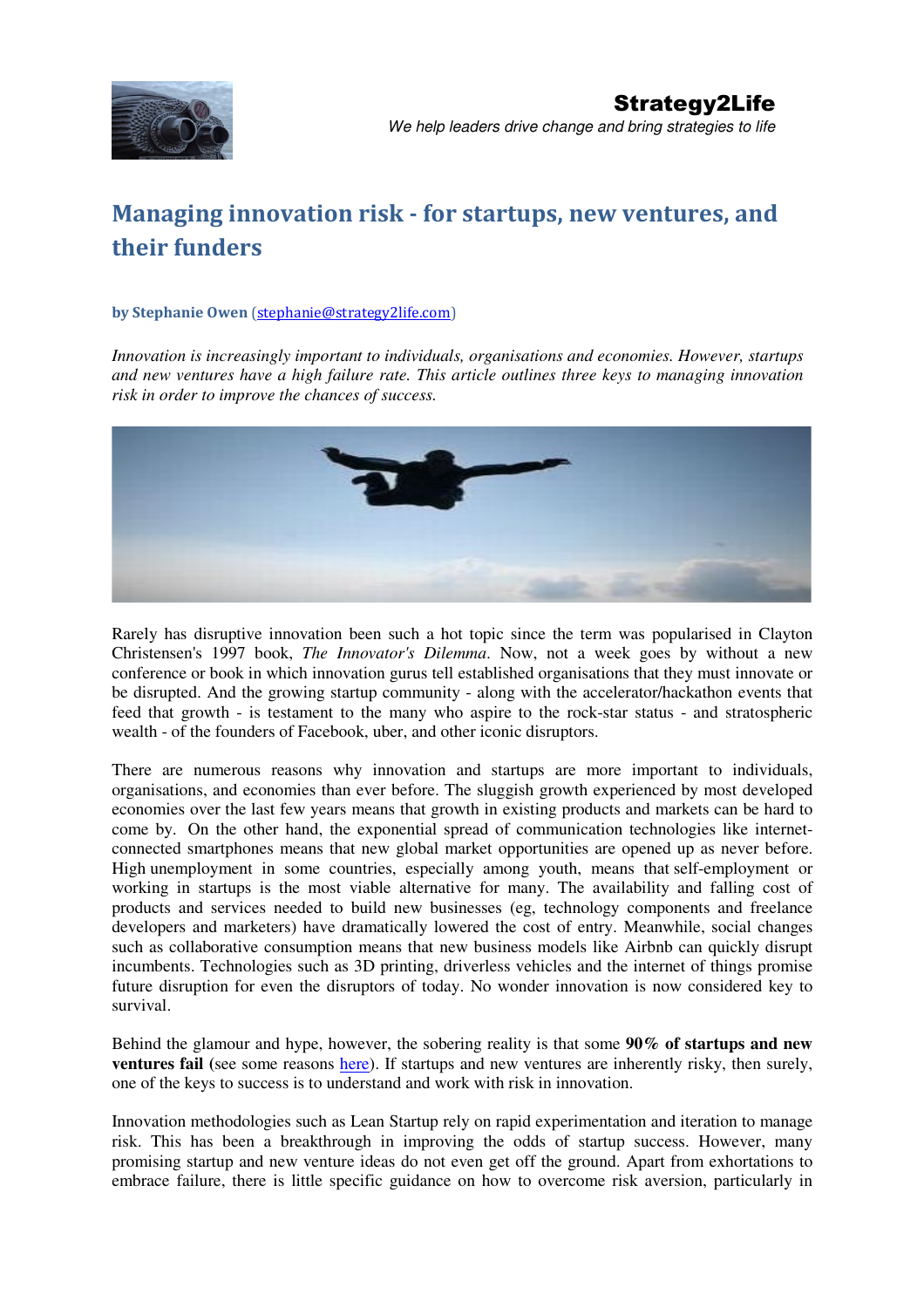large established organisations. And while there are many prescriptions on how to develop an innovation strategy, and build an innovation factory, engine or ecosystem (for example, http://masstech.org/innovation-ecosystem), information is scant on how to think about, assess and manage risk in innovation.

I have worked with founders, leaders of new ventures and proposers of project ideas since the first dot-com boom in the late 1990s. In my work on strategic and project risk with several large organisations, I have seen the need for, and the power of, good risk management. Based on this experience, I think there are three keys to managing innovation risk.

### **1. Understand different stakeholders' risk-reward equations**

A starting point for thinking about risk in innovation is to understand stakeholders' varying riskreward equations. This includes their appetites for risk (the type and level of risk they will accept), because the consequence of a failed venture would vary significantly, depending on whether you are the founder/venture leader, a funder, worker, customer, or supplier.

Founders or venture leaders are mostly optimistic risk takers, to the point where it is easy to focus on the reward and ignore your own risk appetite, or that of others. When you are the founder or venture leader, a failed venture may bring reputational damage, or the loss of your particular "skin in the game": ranging from sweat equity, all the way to your family home or retirement savings. For workers, a failed venture may mean loss of employment, and perhaps the opportunity cost of better earnings or career growth if they had worked elsewhere. For funders, obviously there may be the loss of monetary investment, and depending on how the investment is made, the funder may also suffer from reputational damage. If the funder is providing hands-on guidance and attention, then there is also the opportunity cost of putting their attention and efforts elsewhere. If the funder is an established organisation and the new venture threatens the existing business, be prepared for a whole new level of complexity – even if the venture is explicitly designed to disrupt. If the venture already has customers, a failed venture may mean the loss of valued customer information that is stored in the cloud. Last but not least, suppliers would also suffer from monetary loss if there are unpaid invoices and the loss of future business.

Understanding the varying risk-reward equations of your stakeholders is akin to understanding your target customer segments, because their perceived risk-reward equation affects whether they want to do business with the startup/new venture, and on what terms. This understanding gives rise to opportunities to design your product/service or terms of business to align rewards to the perceived risk taken on by various stakeholders. It is also an essential pre-condition to overcoming risk aversion on the part of funders - whether they are external investors, or an organisation's capital allocation committee.

## **2. Evaluating risks, and the art of pitching**

Risk is often the proverbial "elephant in the room" when assessing new ventures. It is rare to see risks explicitly addressed in a typical business case or pitch deck (for example, two great templates for pitch decks by PitchDeckCoach and Guy Kawasaki and . Funders' assessment criteria, too, often address risk only implicitly (for example, see this checklist).

When risks are not explicitly addressed, promising new opportunities may not get funded because funders' perception of the likelihood or consequence of risks may be worse than they really are. Keep in mind that a typical funder assumes that a venture will fail unless convinced otherwise, and the corollary is that explicitly addressing risks provides confidence that things have been carefully thought through. One of the most dramatic examples in my experience is the use of risk management to reverse a rejection of a business case. Back in the early days of the consumer internet, when cloudbased computing was rare and risky, a major Australian financial institution was considering offering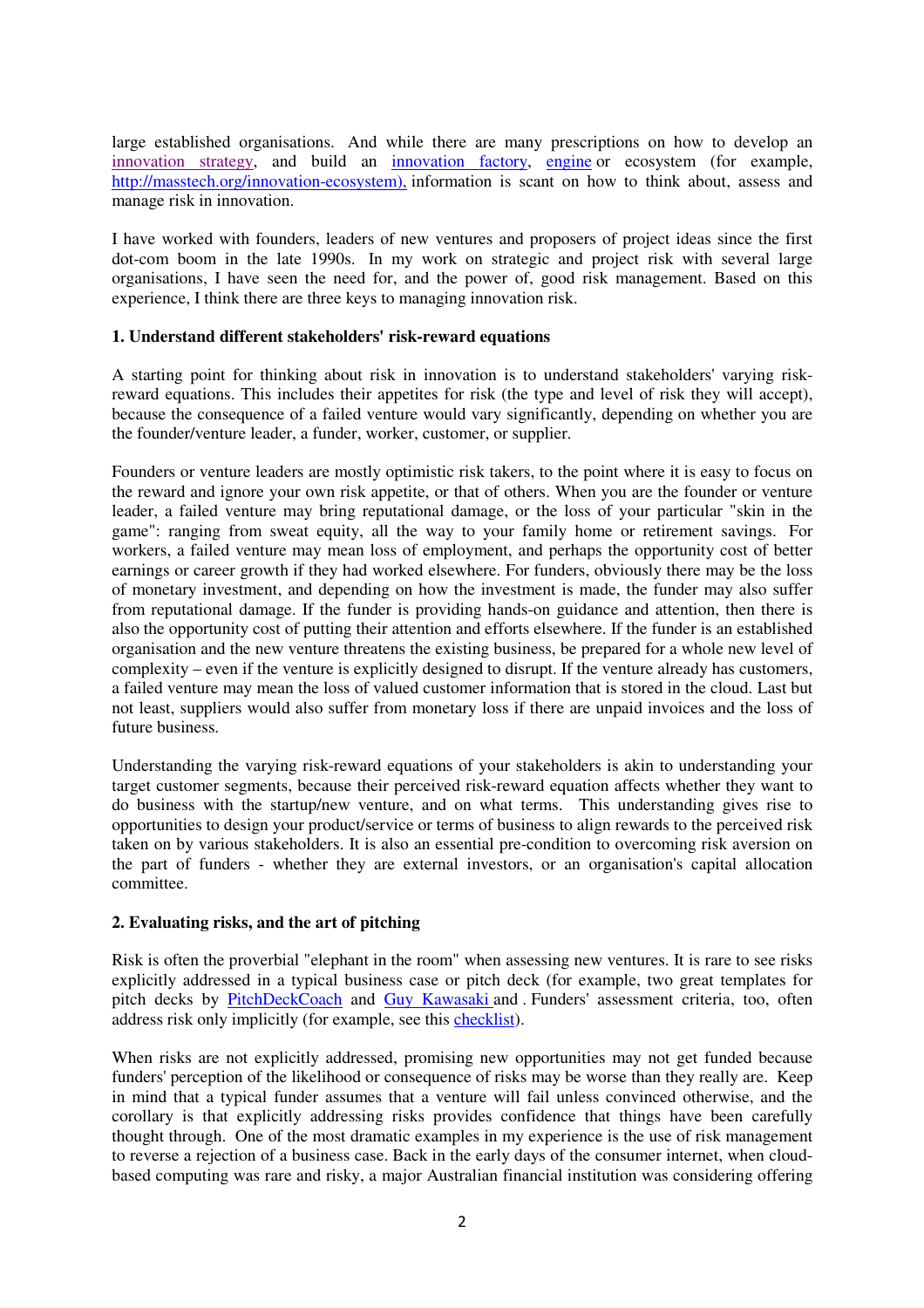an externally-run cloud-based service to its customers. The service would allow customers to store login credentials from the financial institution and other sites, thereby allowing customers access multiple web-based services with a single login.

The cost of the outsourced service to the financial institution was relatively small, less than 10% of what would be considered a major project at that organisation. However, the proposal was considered extremely risky by the senior management team and was summarily rejected. I worked with the proponent of the service and other stakeholders to identify and assess the strategic, operational and execution risks associated with the proposal. Topping the list was the security management at the outsourced provider, and the potential reputational damage to the financial institution in the event of a security breach. Armed with this knowledge, an IT security specialist was sent to review the security arrangements of the outsourced provider, and I facilitated the development of a contingency action plan in the event of a security breach. On the basis of the review and detailed contingency plan, the executive obtained approval for the project to go ahead, and the financial institution gained new customers, and PR kudos, for its innovative offering.

Explicitly addressing risks in evaluating new ventures means that these questions must be answered:

- i. What is the worst-case scenario consequence for the funder if the venture failed, or sustained an operational risk incident (eg, security breach compromising users)? Are these risks within the risk appetite of the funder? How might these risks be managed?
- ii. What might threaten the success of the venture? How are these risks managed? (These are the risks that are often addressed in other elements of the business case/ pitch deck, such as a competitive analysis.)
- iii. What are the assumptions underlying the venture and what would happen if the assumptions were wrong? How might we test these?
- iv. What are the risks (to the funder) of "doing nothing"? Are there any risks that might arise from a "do later" decision?

### **3. Managing risks in execution**

Having secured funding or approval to proceed, a new venture or startup can fail due to poor execution. Or rather, and more common than outright failure, the venture may fail to meet launch timelines, burn cash ahead of growth, or miss other targets. Even if the venture eventually succeeds, these factors can erode the venture's credibility with funders and other stakeholders.

Managing the execution risks for a new venture involves the following four steps:

- i. Identifying threats to the venture's objectives;
- ii. Assessing the likelihood and consequence of each risk;
- iii. For the most significant risks developing mitigating plans, contingency plans, or changing some aspect of the venture so as to transfer or avoid the risk. Alternatively, the risk - and its consequences - may be accepted;
- iv. Regularly reviewing the venture's objectives, risks and action plans to ensure they remain relevant and effective. This includes the ever-present risk that the market is no longer viable, possibly despite early successes.